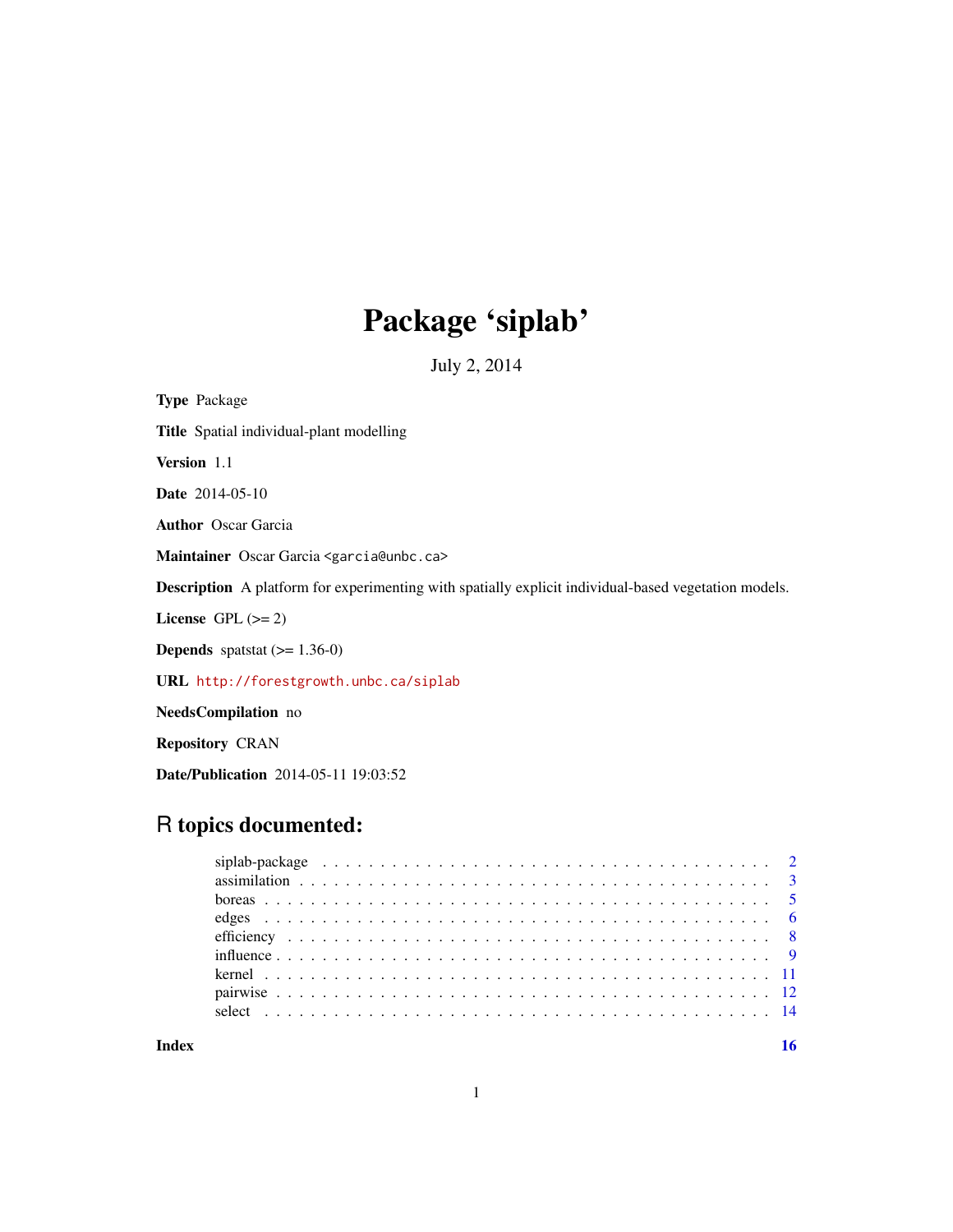<span id="page-1-0"></span>

#### Description

A platform for experimenting with spatially explicit individual-based plant modelling

#### Details

| Package: | siplab     |
|----------|------------|
| Type:    | Package    |
| Version: | 1.1        |
| Date:    | 2014-05-10 |
| License: | GPL.       |

The main function is [assimilation](#page-2-1), which computes effective resource capture (or "assimilation") indices. One starts with a spatial resource distribution that is typically assumed to be uniform, Plants exert competitive pressure depending on size and distance, described by [influence](#page-8-1) functions. The resource available at each point is allocated to plants according to their local influence and to a partition rule. Finally, the resource uptake is weighted by an [efficiency](#page-7-1) function that depends on size and distance, and is spatially integrated to obtain the plant's assimilation index.

Several examples of influence and efficiency functions are pre-programmed, see [influence](#page-8-1) and [effi](#page-7-1)[ciency.](#page-7-1) Some sample data sets are included, see links below.

Another class of spatial individual-plant models consider only pair-wise interactions between a plant and each of its neighbors, ignoring higher-order interactions. These are implemented in function [pairwise](#page-11-1).

The [edges](#page-5-1) function is useful for handling edge effects.

The package is built on top of the spatstat library (<http://www.spatstat.org>), which needs to be installed first.

#### Author(s)

Oscar García

Maintainer: O. Garcia <garcia@unbc.ca>

### References

#### <http://forestgrowth.unbc.ca/siplab>

García, O. "A generic approach to spatial individual-based modelling and simulation of plant communities". Mathematical and Computational Forestry and Nat.-Res. Sci. (MCFNS) 6(1), 36-47. 2014.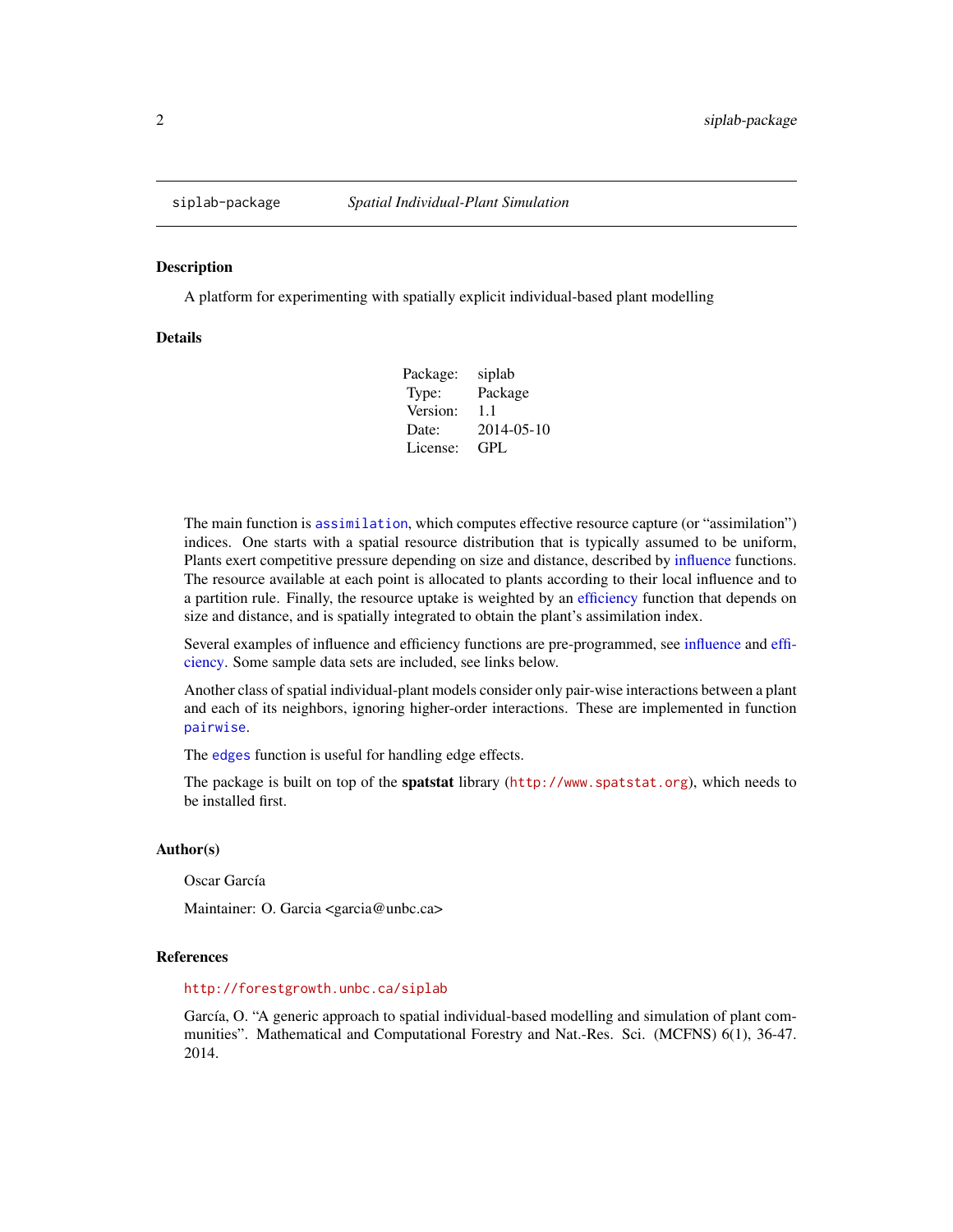#### <span id="page-2-0"></span>assimilation 3

# See Also

Example siplab data sets: [boreasNP](#page-4-1), [boreasNS](#page-4-1), [boreasSA](#page-4-1), [boreasSP](#page-4-1).

Some spatstat standard data sets may also be of interest: finpines, longleaf, spruces, waka.

# Examples

```
a <- assimilation(finpines, influence=zoi.inf, infpar=c(k=0.2,
       smark=1), asym=1)
head(marks(a))
```
<span id="page-2-1"></span>assimilation *Compute Assimilation Indices*

# Description

This is the main function in siplab for computing assimilation indices. Optionally, it computes also a free-growing index, and/or the assimilation centroid.

#### Usage

```
assimilation(plants, pixsize = 0.2, resource = 1, influence = gnomon.inf,
  infpar = list(a = 1, b = 4, smark = 1), asym = Inf, efficiency = flat.eff,
 effpar = NULL, plot = TRUE, afree = FALSE, centroid = FALSE)
assimilation.pix(plants, pixsize = 0.2, resource = 1, influence = gnomon.inf,
  infpar = list(a = 1, b = 4, smark = 1), asym = Inf, efficiency = flat.eff,
  effpar = NULL, plot = TRUE, afree = FALSE, centroid = FALSE)
```
#### Arguments

| plants    | A spatstat point pattern object (class ppp), containing the plants coordinates<br>and marks with the plant size and possibly other attributes.                                                                                                                                                                                                                                                          |
|-----------|---------------------------------------------------------------------------------------------------------------------------------------------------------------------------------------------------------------------------------------------------------------------------------------------------------------------------------------------------------------------------------------------------------|
| pixsize   | Resolution, approximate step size in the pixel grid. Default 0.2.                                                                                                                                                                                                                                                                                                                                       |
| resource  | Either a pixel image (class im), or a function, or other object that can be con-<br>verted to a pixel image, specifying the spatial distribution of resource availabil-<br>ity. If an image, it should cover the plants window. It is adjusted to the plants<br>window size and specified resolution if necessary. Default is 1, a uniform distri-<br>bution with 1 unit of resource per unit area.     |
| influence | User-supplied influence function for computing influence values. Must have<br>arguments (dx, dy, marks, par), where dx is a vector of points-to plant x-<br>distances, dy is a vector of points-to plant y-distances, marks are the plant marks,<br>and par receives the value of the infpar argument. Examples are provided in<br>the functions $\star$ . inf (tass. inf, etc.). Default: gnomon. inf. |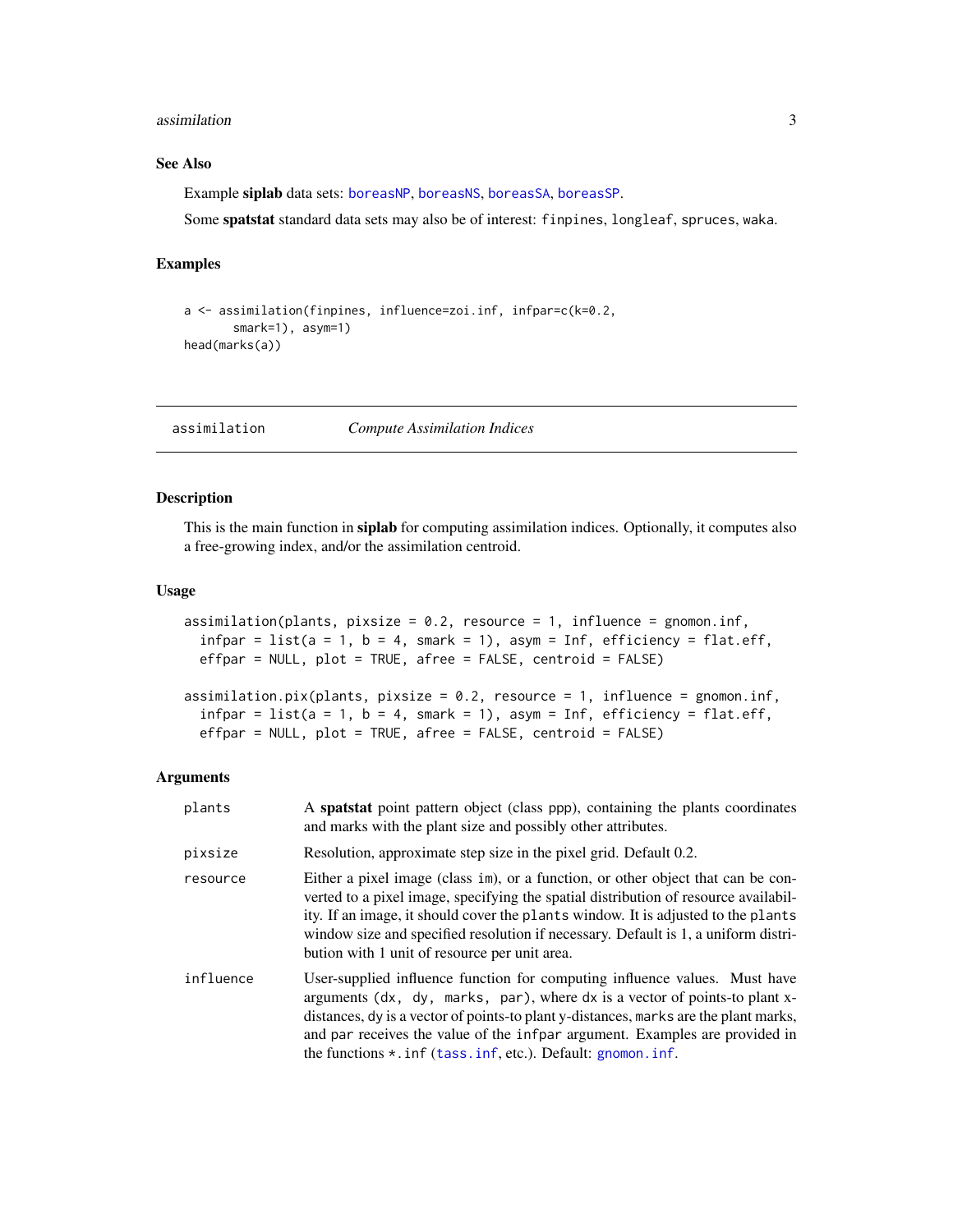<span id="page-3-0"></span>

| infpar     | Parameter(s) for influence, usually a list or vector. Default: $list(a=1, b=4, smart=1)$ .<br>Note that smark=1 indicates that the plant size variable is the first or only item<br>in marks.                                                                                                                                                                                                                                         |
|------------|---------------------------------------------------------------------------------------------------------------------------------------------------------------------------------------------------------------------------------------------------------------------------------------------------------------------------------------------------------------------------------------------------------------------------------------|
| asym       | Asymmetry parameter $\alpha$ in the allotment function. Default is 1nf, which corre-<br>sponds to one-sided competition (tesselation models).                                                                                                                                                                                                                                                                                         |
| efficiency | User-supplied efficiency function for weighting the point resource uptake. Must<br>have arguments (dx, dy, marks, par), where dx is a vector of points-to<br>plant x-distances, dy is a vector of points-to plant y-distances, marks are the<br>plant marks, and par receives the value of the effpar argument. Examples are<br>provided in the functions $\star$ . eff (tass. eff, etc.). The default is flat. eff, no<br>weighting. |
| effpar     | $Parameter(s)$ for efficiency, usually a list or vector.                                                                                                                                                                                                                                                                                                                                                                              |
| plot       | If TRUE, the denominator of the allotment function is graphed as a pixel image,<br>to visualize competition pressure (default).                                                                                                                                                                                                                                                                                                       |
| afree      | If TRUE, the free-growing assimilation is also computed. Default is FALSE.                                                                                                                                                                                                                                                                                                                                                            |
| centroid   | If TRUE, the centroid of the plant assimilation distribution is also computed. De-<br>fault is FALSE.                                                                                                                                                                                                                                                                                                                                 |

# Details

assimilation and assimilation.pix are functionally equivalent, but the code in assimilation.pix is somewhat clearer and slower. It may be useful for documentation purposes, and as a basis for user modification.

Computation starts with a resource intensity grid at a spatial resolution of pixsize, which is typically assumed to be uniform, Plants exert competitive pressure depending on size and distance, described by the [influence](#page-8-1) function. The resource available at each pixel is allotted to plants according to their influence and to a allotment rule parametrized by asym. Finally, the resource uptake is weighted by the [efficiency](#page-7-1) function, and is spatially integrated to obtain the plant's assimilation index.

#### Value

Returns the point pattern plants with the results appended to the marks(plants) data frame. The additional marks are the assimilation indices in the column aindex, and optionally the free-growing index in afree, and/or the x and y centroid coordinates in cx and cy.

### Note

Requires the spatstat package.

# Author(s)

Oscar García.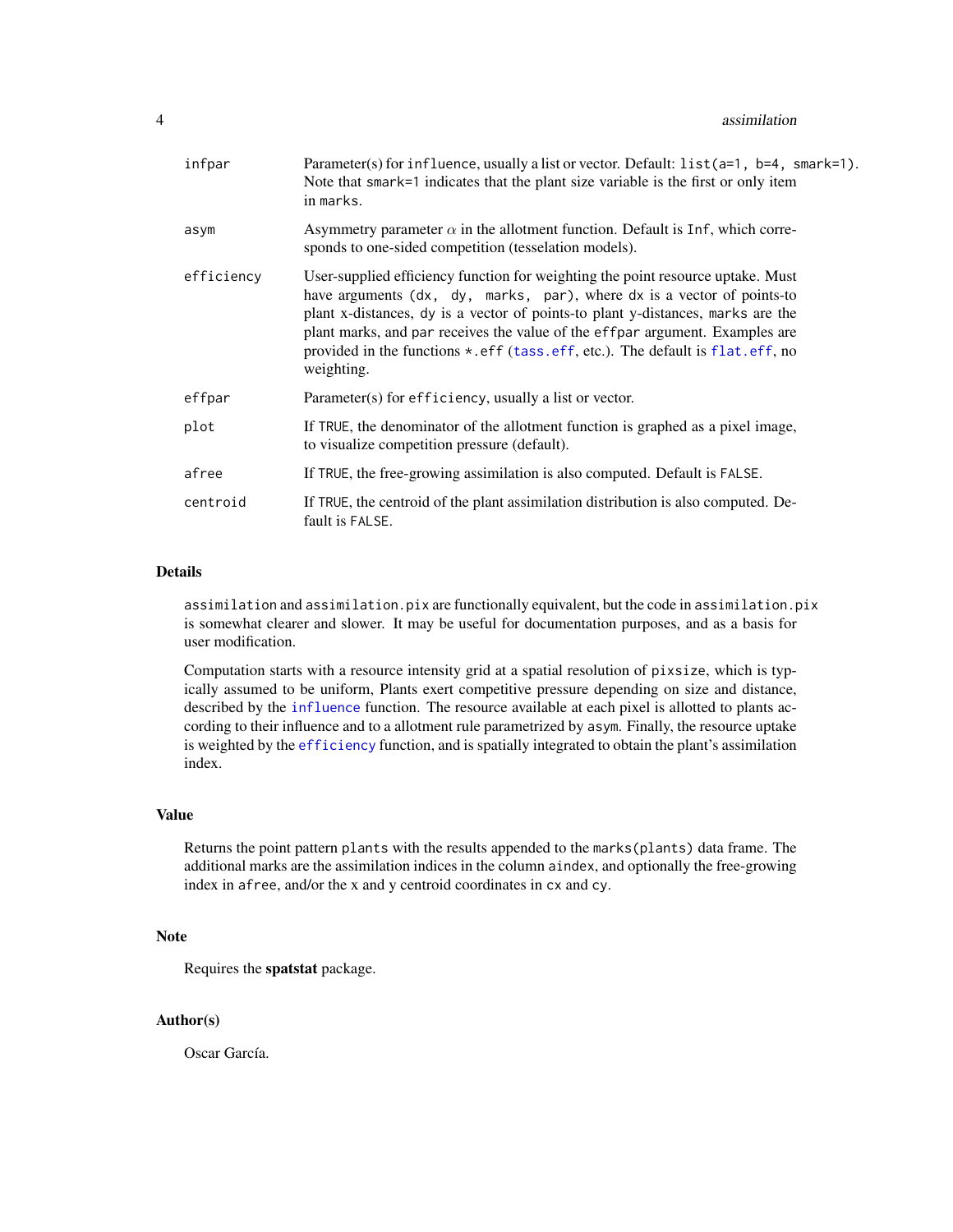#### <span id="page-4-0"></span>boreas 5

#### References

<http://forestgrowth.unbc.ca/siplab>

García, O. (2013) "A generic approach to spatial individual-based modelling and simulation of plant communities". Mathematical and Computational Forestry and Nat.-Res. Sci. (MCFNS) 6(1), 36-47. 2014.

#### See Also

[influence](#page-8-1), [efficiency](#page-7-1), [edges](#page-5-1)

#### Examples

```
a <- assimilation(finpines, infpar=list(a=1, b=4,
     smark="height"), afree=TRUE)
head(marks(a))
system.time(assimilation.pix(finpines))
system.time(assimilation(finpines))
```
boreas *Marked Point Pattern Tree Data from BOREAS*

#### <span id="page-4-1"></span>**Description**

Four data sets from the Boreal Ecosystem–Atmosphere Study (BOREAS, Rich and Fournier 1999), as used by García (2006). These are approximately evenaged and single-species unmanaged natural forests, from a northern study area in Manitoba and a southern study area in Saskatchewan, central Canada. Tree coordinates and diameters at breast height (dbh) were measured for all trees taller than 2 m on 50 m  $\times$  60 m areas, subdivided into subplots on a 10 m grid. Tree heights were estimated from height-dbh regressions based on a sample of height measurements. The data here excludes dead trees, and also some trees with coordinates slightly outside the observation window.

The 4 data sets are:

boreasNP: Northern study area, Jack pine boreasNS: Northern study area, black spruce boreasSA: Southern study area, trembling aspen boreasSP: Southern study area, Jack pine

#### Format

Each data set is a spatstat marked point pattern object (class ppp). The marks are a data frame with dbh (cm), height (m), species, a dominance classification, and a subplot id.

# Source

[http://daac.ornl.gov/cgi-bin/dsviewer.pl?ds\\_id=359](http://daac.ornl.gov/cgi-bin/dsviewer.pl?ds_id=359)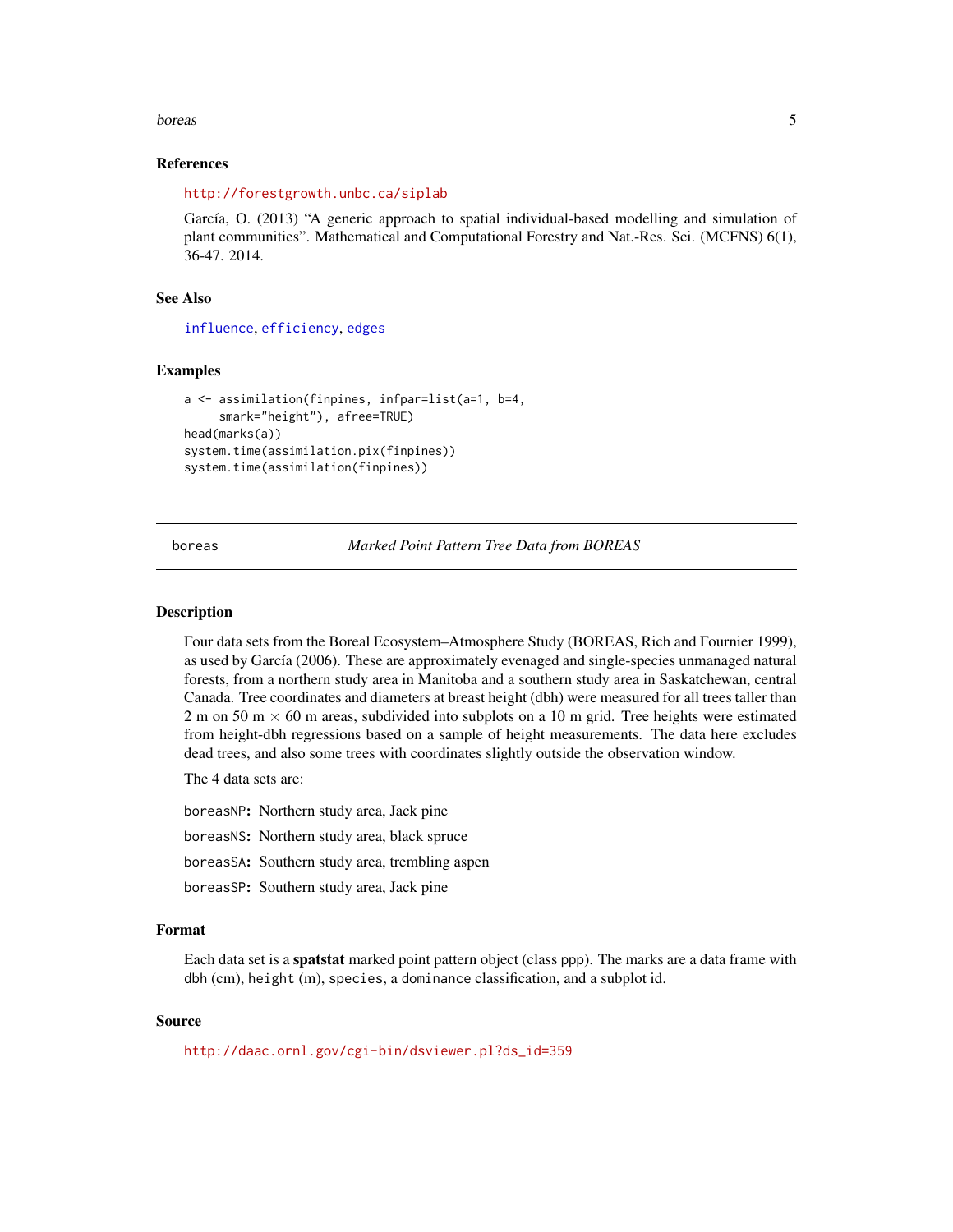#### <span id="page-5-0"></span>References

Rich, P.M., and Fournier, R. (1999) BOREAS TE-23 map plot data [online]. Oak Ridge National Laboratory Distributed Ac- tive Archive Center, Oak Ridge, Tennessee. Available from [http:](http://www.daac.ornl.gov) [//www.daac.ornl.gov](http://www.daac.ornl.gov).

García, O. (2006) Scale and spatial structure effects on tree size distributions: Implications for growth and yield modelling. *Canadian Journal of Forest Research* 36(11), 2983–2993. [http:](http://web.unbc.ca/~garcia/publ/distrib-CJFR.pdf) [//web.unbc.ca/~garcia/publ/distrib-CJFR.pdf](http://web.unbc.ca/~garcia/publ/distrib-CJFR.pdf).

# Examples

```
data(boreasNP)
summary(boreasNP)
plot(boreasNP)
## Not run: aNP <- assimilation(boreasNP)
# this may take a few minutes!
```
<span id="page-5-1"></span>edges *Adjust for Edge Effects*

#### Description

Shrink a point pattern, or expand it with replication.

#### Usage

```
edges(plants, width)
core(plants, distance)
```
#### Arguments

| plants   | A spatiation pattern object (class ppp). Normally contains the plants coor- |
|----------|-----------------------------------------------------------------------------|
|          | dinates, and marks with the plant size and possibly other attributes.       |
| width    | Distance from the edges to shrink, if negative, or to expand, if positive.  |
| distance | Distance from the edges.                                                    |

#### Details

When computing assimilation or competition indices, those near the edges of the study region are distorted because the outside is empty. Common solutions to this problem are not to use indices computed for plants near the edges, or (with rectangular regions) to attach translated copies, thus changing the topology into a torus. This function implements both strategies. When expanding, the part of the copies to be used can be specified to avoid unnecessary computation.

Typically, in the first case the indices are computed for the full pattern, and then the edges are discarded using edges with a negative width. In the second case, the point pattern is first expanded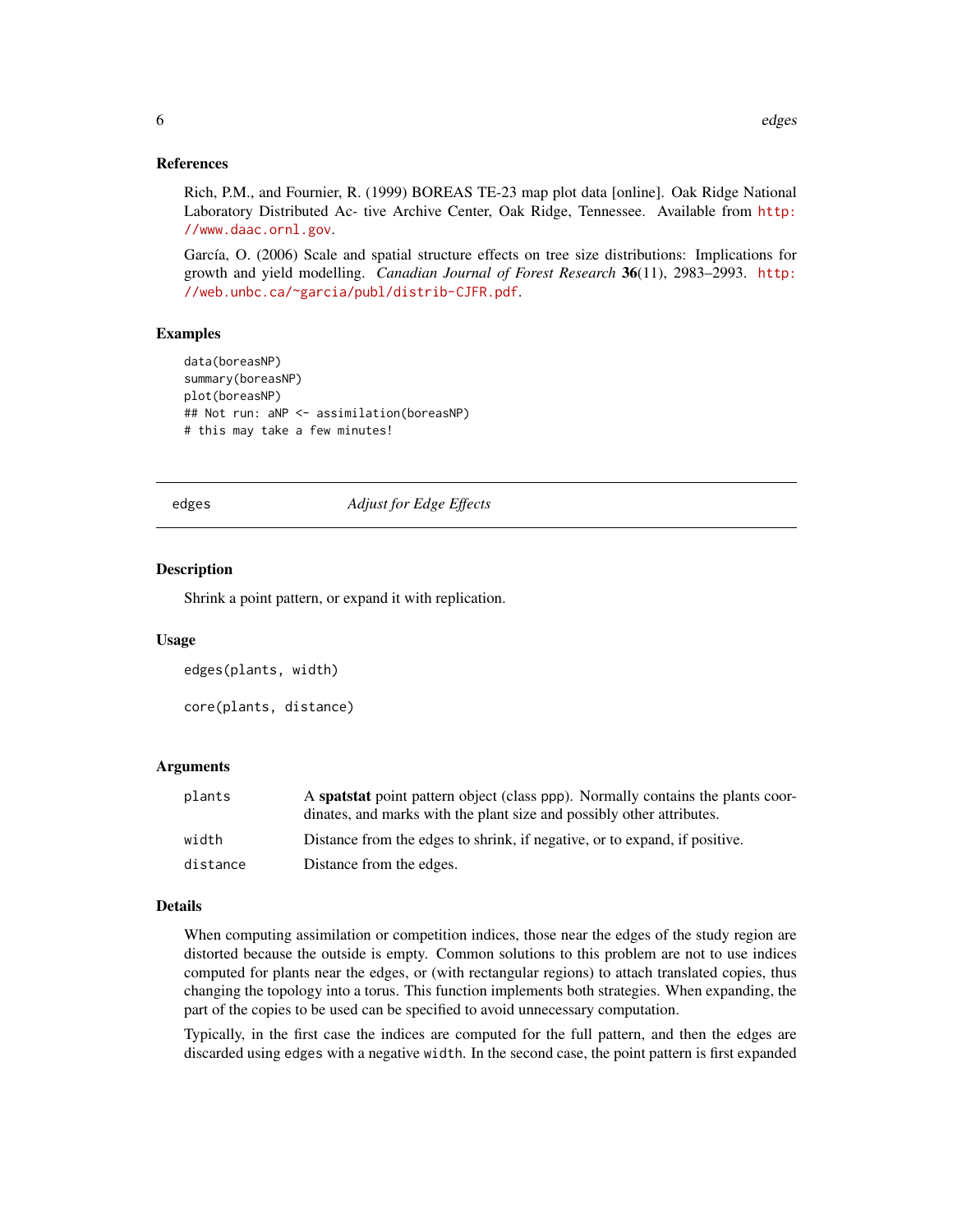#### <span id="page-6-0"></span>edges and the contract of the contract of the contract of the contract of the contract of the contract of the contract of the contract of the contract of the contract of the contract of the contract of the contract of the

with edges(plants, width), the indices are computed for the expanded pattern, and then the result is restricted to the original size with edges (result, -width).

core returns a logical vector indicating which plants are at more than the given distance from the edges. With a negative width, edges(plants, width) is the same as plants[core(plants, -width)].

#### Value

edges returns a point pattern with the same structure as plants.

If width is negative, the parts of the pattern that are at a distance less than -width from an edge are discarded.

If width is positive, the pattern is first expanded by surrounding it with 8 shifted copies (the window must be rectangular). Then, the parts of the pattern that are at a distance less than width from an edge of the enlarged pattern are discarded.

If width  $= 0$ , plants is returned unchanged.

core returns a logical vector with TRUE for the plants that are at more than the given distance from the edges, and FALSE otherwise.

#### Note

Requires the spatstat package.

# Author(s)

Oscar García.

# References

<http://forestgrowth.unbc.ca/siplab>

# See Also

[assimilation](#page-2-1), [pairwise](#page-11-1)

#### Examples

```
finpines
edges(finpines, 3)
edges(finpines, -3)
```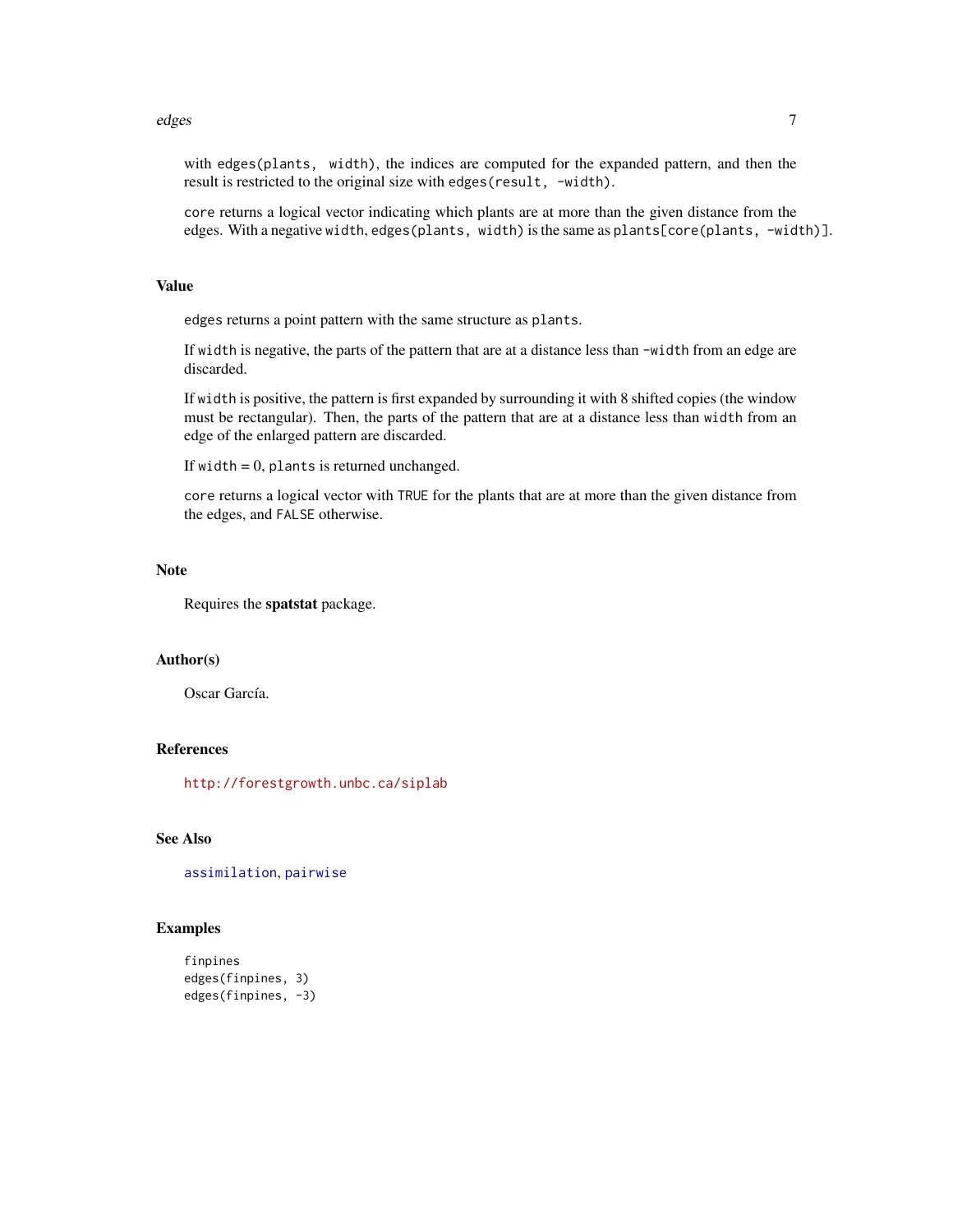<span id="page-7-1"></span><span id="page-7-0"></span>

# <span id="page-7-2"></span>Description

Compute efficiency values depending on distance and plant marks, for use in [assimilation](#page-2-1).

#### Usage

```
flat.eff(dx, dy, marks, par = NULL)
tass.eff(dx, dy, marks, par = list(b = 3.52 \times 0.975, c = 6.1, smark = 1))
gates.eff(dx, dy, marks, par = list(a = 1, b = 4, smark = 1))
gnomon.eff(dx, dy, marks, par = list(a = 1, b = 4, smart = 1))
```
#### Arguments

| dx    | Vector of x-distances. Points x-coordinates minus plant x-coordinate. |
|-------|-----------------------------------------------------------------------|
| dv    | Vector of y-distances. Points y-coordinates minus plant y-coordinate. |
| marks | Plant mark information.                                               |
| par   | Vector or list of parameters.                                         |

# Details

The values of par must be given in the argument effpar of assimilation, they are shown here as examples.

smark in par indicates the location of the plant size variable in marks. It can be a data frame column number, or a string id like "height".

flat.eff returns 1, independently of plant size or distance.

tass.eff, gates.eff, and gnomon.eff are proportional to their influence function counterparts (see [influence](#page-8-1)), scaled to be 1 at the origin.

#### Value

Vector of efficiency values, of length equal to the length of dx and dy.

#### Author(s)

Oscar García.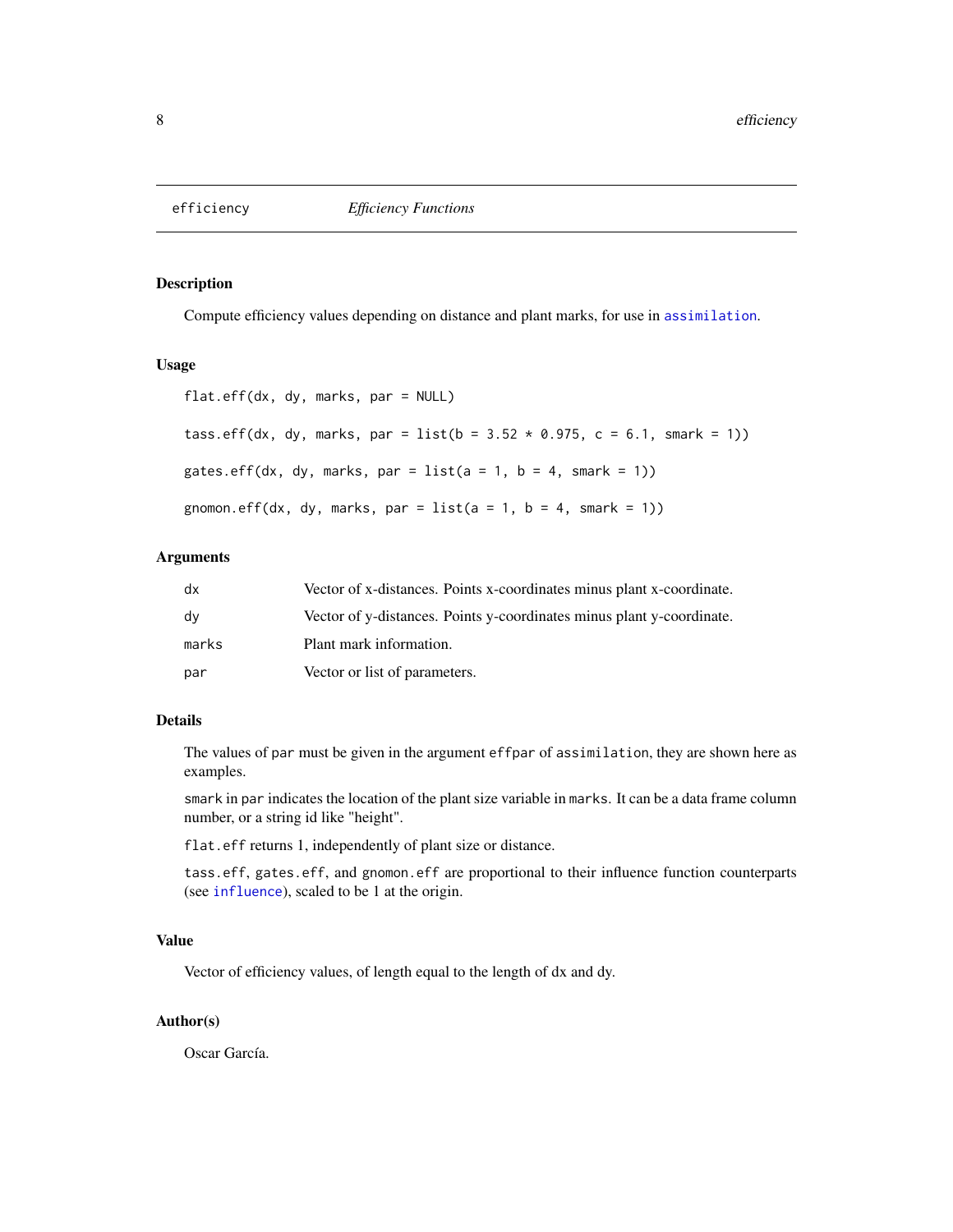#### <span id="page-8-0"></span>influence 9

#### References

<http://forestgrowth.unbc.ca/siplab>

García, O. "A generic approach to spatial individual-based modelling and simulation of plant communities". Mathematical and Computational Forestry and Nat.-Res. Sci. (MCFNS) 6(1), 36-47. 2014.

### See Also

[assimilation](#page-2-1), [influence](#page-8-1)

#### Examples

```
# Example multi-species efficiency function (spruce/hardwoods)
multi.eff <- function (dx, dy, marks, par) {
   out <- numeric(length(dx))
   s <- marks$SPECIES == "Spruce"
   out[s] <- gnomon.eff(dx[s], dy[s], marks[s, ], par=list(a=par$aS,
        b=par$bS, smark=par$smark))
    out[!s] <- gnomon.eff(dx[!s], dy[!s], marks[!s, ], par=list(a=par$aH,
        b=par$bH, smark=par$smark)) # Hardwoods
    return(out)
}
```
<span id="page-8-1"></span>influence *Influence Functions*

# <span id="page-8-2"></span>Description

Compute influence values depending on distance and plant marks, for use in [assimilation](#page-2-1).

# Usage

```
zoi.inf(dx, dy, marks, par = list(k = 0.2, snark = 1))tass.inf(dx, dy, marks, par = list(b = 3.52 \times 0.975, c = 6.1, smark = 1))
gates.inf(dx, dy, marks, par = list(a = 1, b = 4, smark = 1))
gnomon.inf(dx, dy, marks, par = list(a = 1, b = 4, smark = 1))
```
#### Arguments

| dx    | Vector of x-distances. Points x-coordinates minus plant x-coordinate. |
|-------|-----------------------------------------------------------------------|
| dv    | Vector of y-distances. Points y-coordinates minus plant y-coordinate. |
| marks | Plant mark information.                                               |
| par   | List of parameters.                                                   |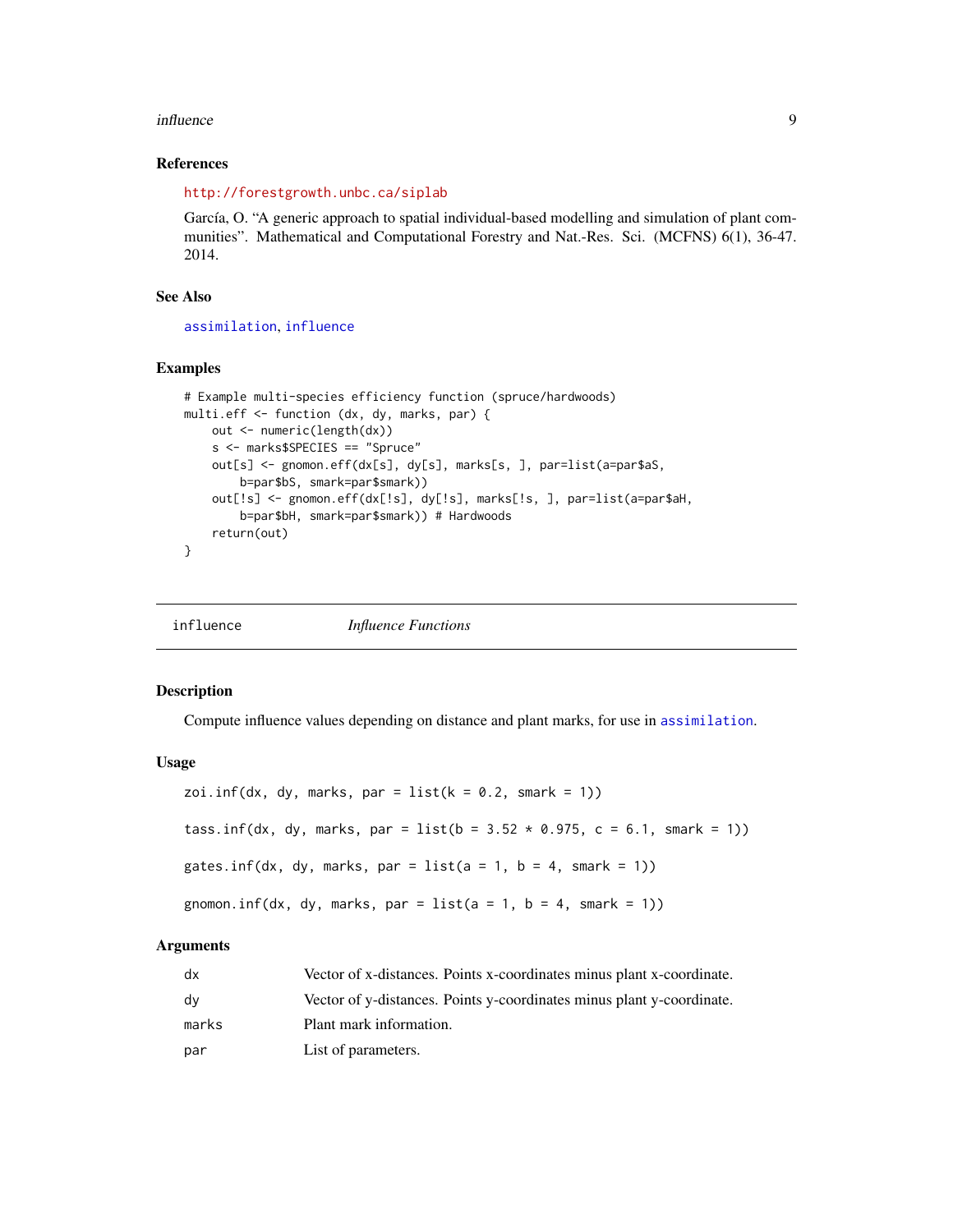# Details

The values of par must be given in the argument infpar of assimilation, they are shown here as examples.

smark in par indicates the location of the plant size variable in marks. It can be a data frame column number, or a string id like "height".

Let S be the plant size, and R be the Euclidean plant-to-point distance  $R = \sqrt{dx^2 + dy^2}$ . Then the influence functions are:

zoi.inf: 1 if  $R < kS$ , 0 otherwise tass.inf: max $\{0, S - c[\exp(R/b) - 1]\}$ gates.inf:  $\max\{0, \, [(S/b)^a - R^a]^{1/a}\}$ gnomon.inf:  $\max\{0, S - bR^a\}$ 

# Value

Vector of influence values, of length equal to the length of dx and dy.

#### Author(s)

Oscar García.

# References

<http://forestgrowth.unbc.ca/siplab>

García, O. "A generic approach to spatial individual-based modelling and simulation of plant communities". Mathematical and Computational Forestry and Nat.-Res. Sci. (MCFNS) 6(1), 36-47. 2014.

# See Also

[assimilation](#page-2-1)

#### Examples

```
# Example multi-species influence function (spruce/hardwoods)
multi.inf <- function (dx, dy, marks, par) {
   out <- numeric(length(dx))
   s <- marks$SPECIES == "Spruce"
   out[s] <- gnomon.inf(dx[s], dy[s], marks[s, ], par=list(a=par$aS,
       b=par$bS, smark=par$smark))
   out[!s] <- gnomon.inf(dx[!s], dy[!s], marks[!s, ], par=list(a=par$aH,
       b=par$bH, smark=par$smark)) # Hardwoods
   return(out)
}
```
<span id="page-9-0"></span>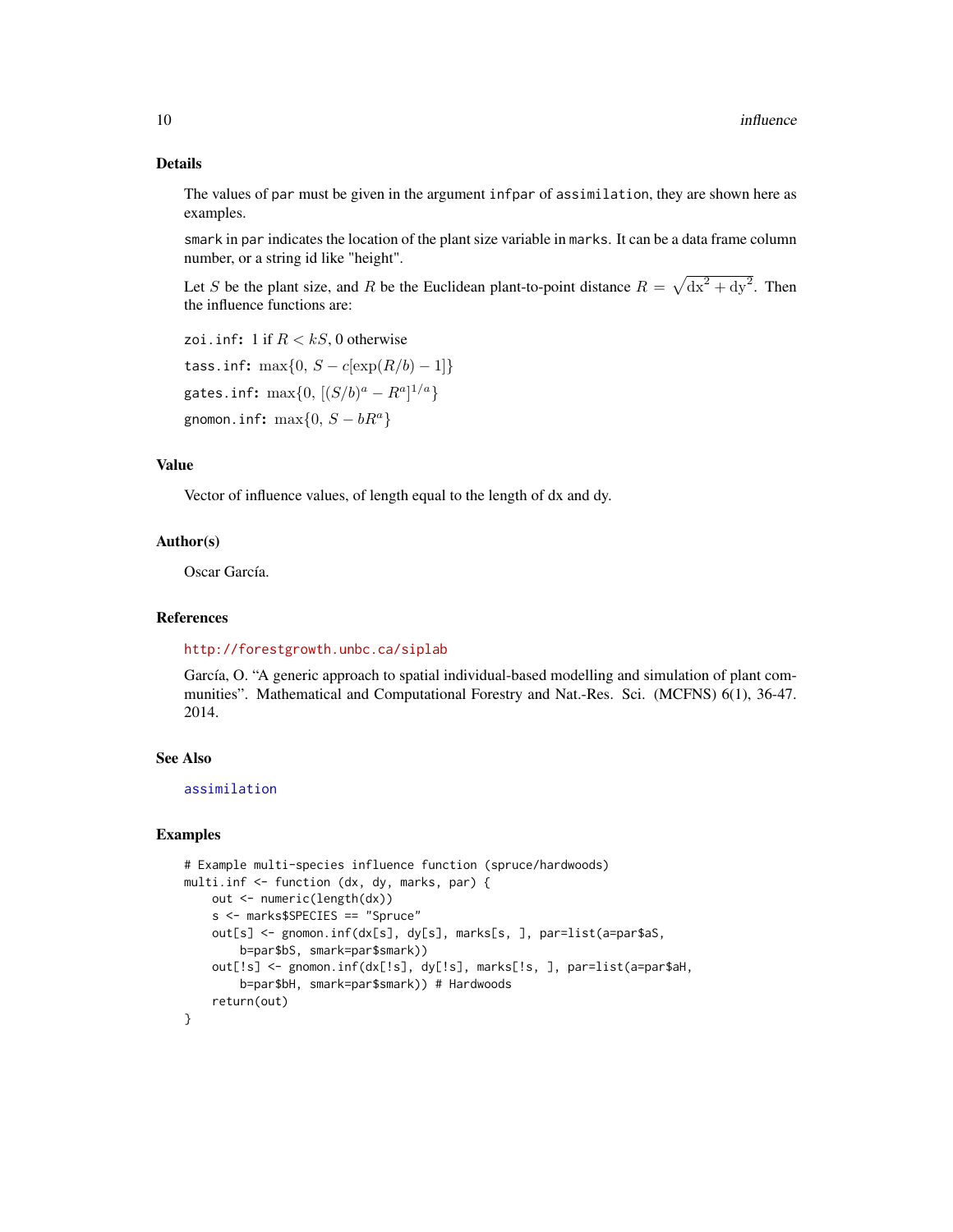# <span id="page-10-2"></span><span id="page-10-1"></span><span id="page-10-0"></span>Description

Functions representing the effect of a competitor on a subject plant, depending on distance and plant marks. For use in [pairwise](#page-11-1).

# Usage

```
powers.ker(imarks, jmarks, dists, dranks, par = list(pi=1, pj=1, pr=1, smark = 1))
staebler.ker(imarks, jmarks, dists, dranks, par = list(k=0.1, p=1, smark=1))
spurr.ker(imarks, jmarks, dists, dranks, par = list(type=1, smark=1))
```
# Arguments

| imarks | Marks for the subject plant, a 1-row data frame.                   |
|--------|--------------------------------------------------------------------|
| jmarks | Data frame with marks for competitors                              |
| dists  | Vector of distances between the subject plant and the competitors. |
| dranks | Distance ranks.                                                    |
| par    | List of parameters.                                                |

#### Details

The values of par must be given in the argument kerpar of pairwise, they are shown here as examples.

smark in par indicates the location of the plant size variable in marks. It can be a data frame column number, or a string id like "dbh".

Competition kernels seem to be limited only by the researchers imagination. powers.ker is a general form that includes many examples from the literature. If  $S_i$  is the size of the subject plant,  $S_j$  the size of the competitor, and R is the distance between them, this kernel is  $(S_j^{p_j}/S_i^{p_i})/R^{p_r}$ . For instance, the popular Hegyi's index corresponds to  $pi=1$ ,  $pi=1$ ,  $pr=1$ , smark="dbh". This and other examples could be coded directly if computational efficiency is important.

staebler.ker is the width of the overlap of zones of influence (ZOI), used by Staebler in 1951. Assumes that the ZOI radius is related to size S by  $kS^p + c$ .

spurr.ker is an example of an index that depends on distance ranks: equations (9.5a), (9.5b) of Burkhart and Tomé (2012).

# Value

Vector of length equal to the length of dists.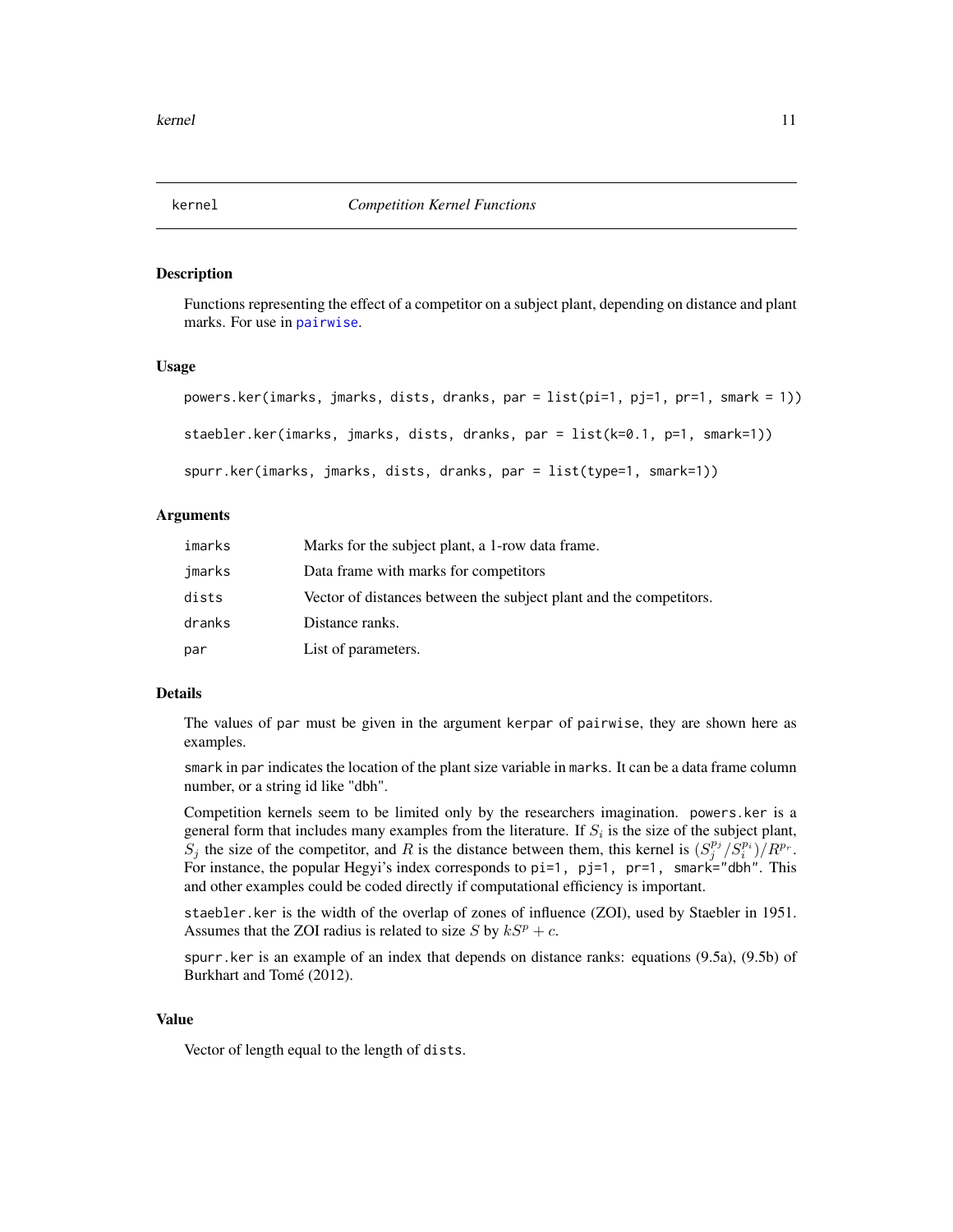# <span id="page-11-0"></span>Author(s)

Oscar García.

# References

<http://forestgrowth.unbc.ca/siplab>

Burkhart, H. E. and Tomé, M. (2012) *Modeling Forest Trees and Stands*. Springer.

# See Also

[pairwise](#page-11-1)

<span id="page-11-1"></span>pairwise *Compute Pairwise Competition Indices*

# Description

This function computes competition indices based on pairs of plants, which ignore higher-order interactions.

# Usage

```
pairwise(plants, maxN = NULL, maxR = NULL, select = NULL, selpar = NULL,
        kernel, kerpar = NULL)
```
# Arguments

| plants | A spatstat point pattern object (class ppp), containing the plants coordinates<br>and marks with the plant size and possibly other attributes.                                                                                                                                                                                                                                                                                                                                                                                                                                                                                               |
|--------|----------------------------------------------------------------------------------------------------------------------------------------------------------------------------------------------------------------------------------------------------------------------------------------------------------------------------------------------------------------------------------------------------------------------------------------------------------------------------------------------------------------------------------------------------------------------------------------------------------------------------------------------|
| maxN   | Maximum number of nearest neighbors to include as potential competitors. De-<br>fault is NULL (no restriction).                                                                                                                                                                                                                                                                                                                                                                                                                                                                                                                              |
| maxR   | Maximum radius to search for potential competitors. Default is NULL (no re-<br>striction).                                                                                                                                                                                                                                                                                                                                                                                                                                                                                                                                                   |
| select | Optional user-supplied selection function for choosing competitors. Must have<br>arguments (imarks, jmarks, dists, dranks, par), where imarks are<br>the marks for the subject plant (a 1-row data frame), jmarks is a data frame<br>with the marks of the potential competitors, dists is a vector distances between<br>subject plant and the potential competitors, dranks are the distance ranks, and<br>par receives the value of the selpar argument. It must return a logical vector<br>with the same length as dists. Examples are provided in the functions $\star$ . sel<br>(powlinear. sel, etc.). Default is NULL (no selection). |
| selpar | Parameter(s) for select, usually a list or vector. Default: NULL.                                                                                                                                                                                                                                                                                                                                                                                                                                                                                                                                                                            |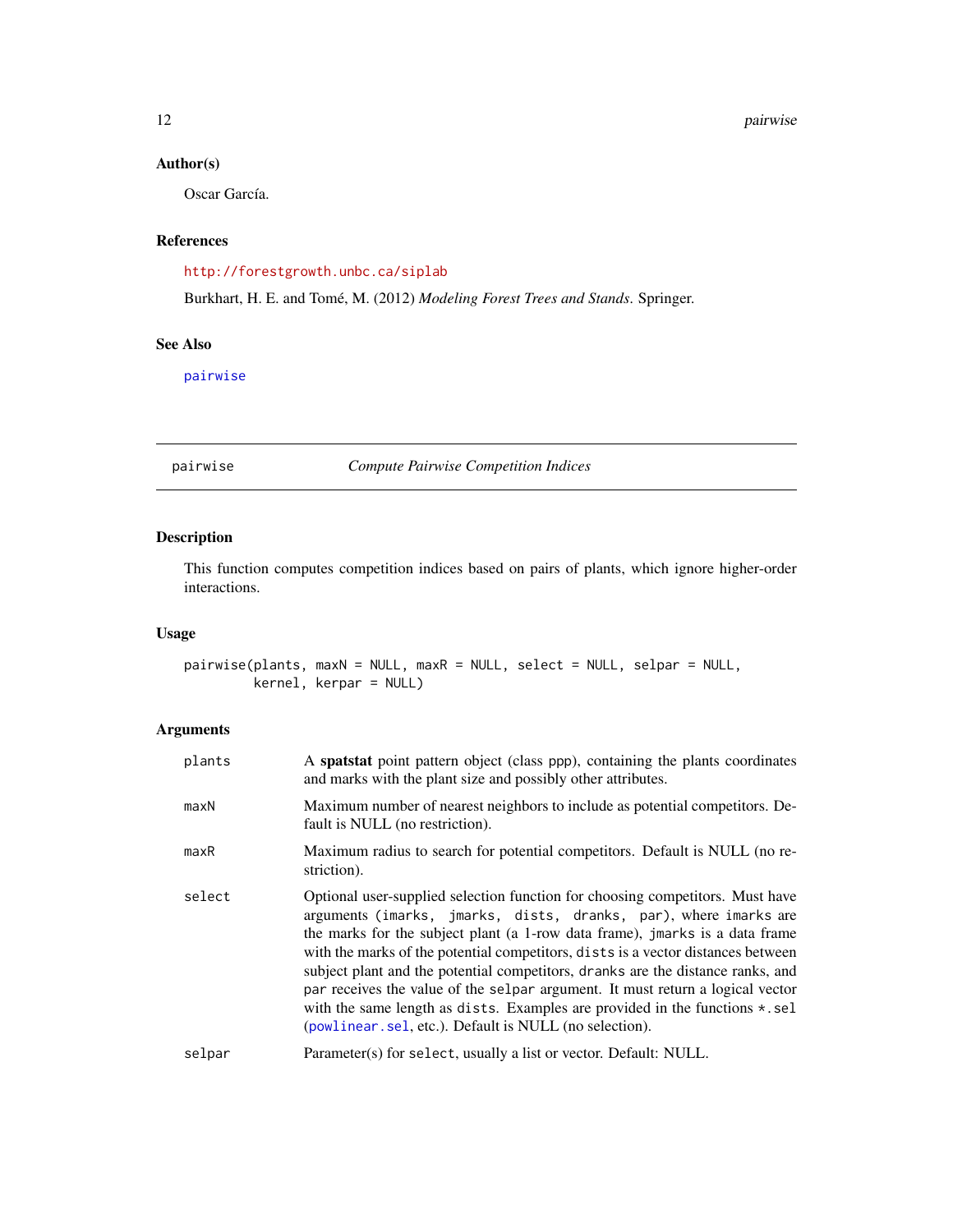#### <span id="page-12-0"></span>pairwise the contract of the contract of the contract of the contract of the contract of the contract of the contract of the contract of the contract of the contract of the contract of the contract of the contract of the c

| kernel | User-supplied competition kernel function for computing the effect of competi-<br>tor j on the subject plant i. Must have arguments (imarks, jmarks, dists, dranks, par),<br>where imarks are the marks for the subject plant (a 1-row data frame), jmarks<br>is a data frame with the marks of the potential competitors, dists is a vector<br>of distances between subject plant and the potential competitors, dranks are the<br>distance ranks, and par receives the value of the kerpar argument. It must re-<br>turn a numeric vector with the same length as dists. Examples are provided in<br>the functions $\star$ . ker (powers, ker, etc.). |
|--------|---------------------------------------------------------------------------------------------------------------------------------------------------------------------------------------------------------------------------------------------------------------------------------------------------------------------------------------------------------------------------------------------------------------------------------------------------------------------------------------------------------------------------------------------------------------------------------------------------------------------------------------------------------|
| kerpar | Parameter(s) for kernel, usually a list or vector. Default: NULL.                                                                                                                                                                                                                                                                                                                                                                                                                                                                                                                                                                                       |

# Details

Traditionally, a competition index for a subject plant i is obtained in two stages: (1) Choose a set of competitors of i by some selection rule. (2) Compute a measure of the effect of each competitor  $j$ on plant i, and add over j. This effect of j on i is normally a function of the sizes of both plants and of the distance between them, which we call a competition kernel. The kernel may depend on other plant attributes, like species, and in some rare instances on the distance ranks or on the number of competitors. Conceptually, the first stage is not strictly necessary, it could be replaced by specifying zero kernel values (the effect of the selection is usually to truncate the kernel function beyond some distance). A separate selection rule may reduce the computational effort of searching for neighbors.

Some simple selection rules can be implemented by giving a value to maxN and/or maxR. In any case, reasonable limits on these variables may be advisable for reducing computation. If both arguments maxN and maxR are given, the neighbourhood is defined as the intersection of the neighbourhoods specified by these arguments.

More complex rules can be specified by the select function, and parameters in selpar. See [select](#page-13-2) for examples.

Kernel computation is specified by the kernel function, and parameters in kerpar. See [kernel](#page-10-2) for examples.

#### Value

Returns the point pattern plants, with the competition indices added to marks(plants) as a data frame column cindex.

#### Note

Requires the spatstat package.

#### Author(s)

Oscar García.

#### References

<http://forestgrowth.unbc.ca/siplab>

#### See Also

[select](#page-13-2), [kernel](#page-10-2), [edges](#page-5-1)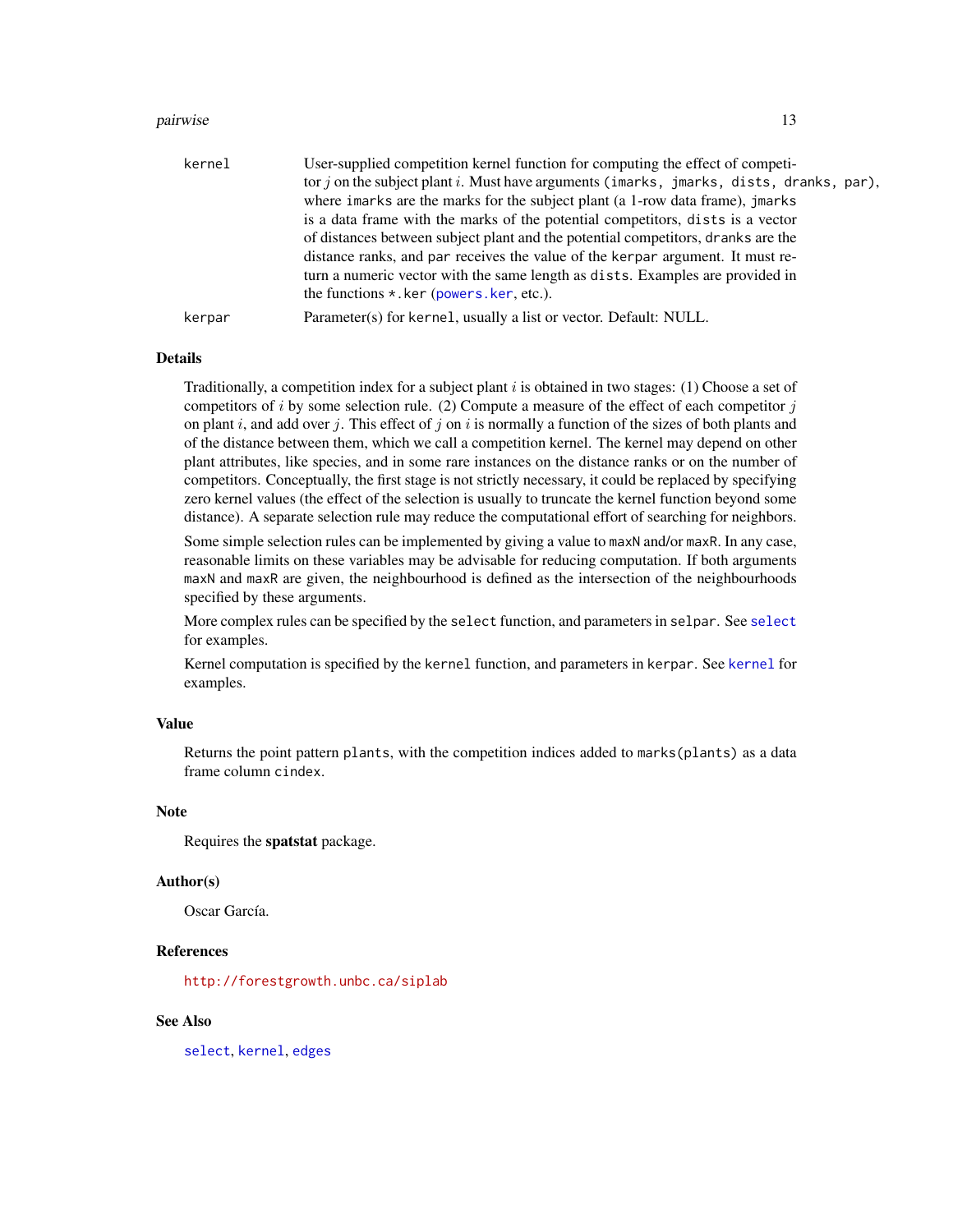<span id="page-13-0"></span>14 select

#### Examples

```
# Hegyi (1974) index
summary(pairwise(finpines, maxR = 6, kernel=powers.ker, kerpar =
 list(pi=1, pj=1, pr=1, r0=0.3048, smark="diameter")))
```
<span id="page-13-2"></span>

#### select *Competitor Selection Rules*

#### <span id="page-13-1"></span>Description

Functions returning TRUE for plants that compete with a given subject plant, or FALSE otherwise. The decision can depend on distance and plant marks. For use in [pairwise](#page-11-1).

### Usage

```
size.sel(imarks, jmarks, dists, dranks, par = list(k = 0.2, smart = 1))
```

```
powlinear.sel(imarks, jmarks, dists, dranks, par = list(ki = 0.2, kj = 0,
 p = 1, r0 = 0, smark=1))
```
# Arguments

| imarks | Marks for the subject plant, a 1-row data frame.                             |
|--------|------------------------------------------------------------------------------|
| jmarks | Data frame with marks for potential competitors                              |
| dists  | Vector of distances between the subject plant and the potential competitors. |
| dranks | Distance ranks.                                                              |
| par    | List of parameters.                                                          |

#### Details

The values of par must be given in the argument selpar of pairwise, they are shown here as examples.

smark in par indicates the location of the plant size variable in marks. It can be a data frame column number, or a string id like "dbh".

size.sel is a simple example where competitors are selected within a radius proportional to plant size. This corresponds to the second example in Section 9.2.1 of Burkhart and Tomé (2012).

Note that their first example (fixed radius) is implemented by giving a value to maxR in [pairwise](#page-11-1), no select function is needed. Similarly, their third example (fixed number of nearest neighbors) is obtained by giving a value to maxN.

powlinear.sel is a general form that covers all the other examples in Burkhart and Tomé (2012) with particular values for the parameters (except for the *competition elimination angle*, which depends on relative positions among competitors):

Multiple of crown radius: kj=0, p=1, r0=0, smark="crownwidth".

Angle count sampling: ki=0, p=1, r0=0, smark="dbh".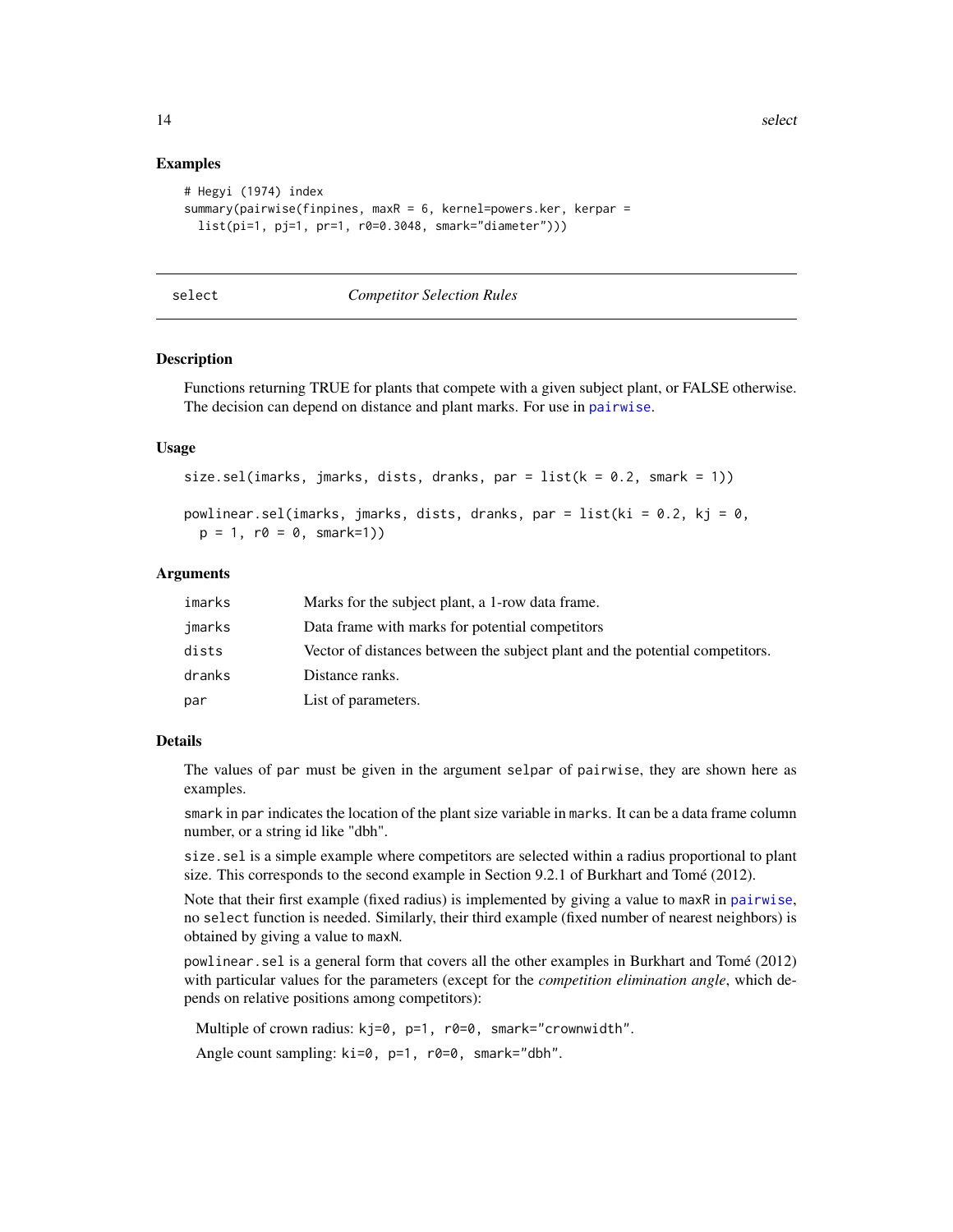<span id="page-14-0"></span>select and the select of the select select  $\sim$  15

Areas of influence overlap:  $ki=kj$ ,  $p=1$ ,  $r\theta=0$ , if the radius is a linear function of size (p not 1 for an allometric relationship).

Vertical search cone: ki =  $-c_i/\tan(90 - \beta/2)$ , kj =  $1/\tan(90 - \beta/2)$ , p=1, smark="height".

These and other examples could be coded directly if computational efficiency is important.

# Value

Logical vector of length equal to the length of dists.

# Author(s)

Oscar García.

# References

<http://forestgrowth.unbc.ca/siplab>

Burkhart, H. E. and Tomé, M. (2012) *Modeling Forest Trees and Stands*. Springer.

# See Also

[pairwise](#page-11-1)